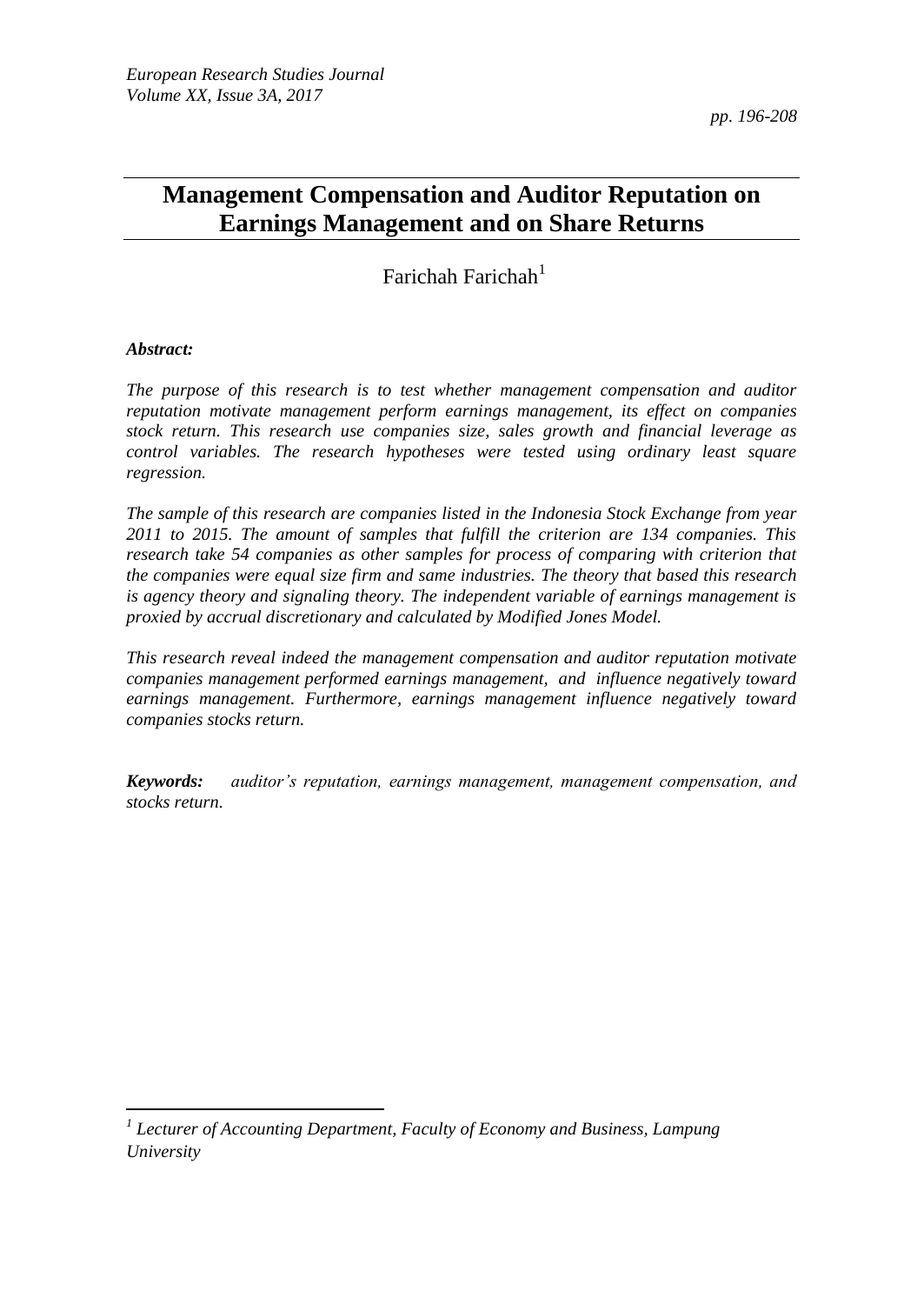### **1. Introduction Research Background**

Performance evaluation is closely related to compensation that will be given to the management. Some studies regarding to management compensation is often related to agency theory. Agency theory views the existence of relation between owner (principal) and corporate management (agent). Principal trusts agent who gives his/her managerial service. With the service, the agent will receive compensation from the principal. Therefore, compensation is a service value given by corporate owner to the management (Jensen and Murphy, 1990). Most of compensation plans are based on two manager's achievements, which are net income and stock price (Scott, 2009; Vovchenko *et al.,* 2016). The number of bonus, stock, option, and other components of management compensation is evaluated in a certain year depending on the performance of net income and/or performance of stock price.

According to Traichal, *et al.* (1999), the efforts to minimize or to control conflict occurring between corporate management and owner (shareholders), one of them is by determining a management compensation system properly. The application of proper compensation system is expected to be able to attract and keep competent manager by relating the decision to maximize the corporate value. It is based on the idea that if management compensation is determined properly/well, it will promote the growth of corporate performance, so it can increase the corporate value, as stated by Burchman and Jones (2006).

Lambert (1993) examined the relation between salary and bonus with performance based on accounting and stock return. They found that the performance based on accounting and stock return explains compensation level moderately. Burshman and Indjejikian (1993) also used agency model where a manager has two dimensions of action choice to learn on how the content of earnings information affects the design of compensation construct based on earnings and stock price (Thalassinos and Liapis 2014; Stroeva *et al.,* 2015; Robertie, 2016; Havlicek *et al.,* 2013; Breckova and Havlicek, 2013).

The relation between accounting earnings and top executive compensation was studied by Sloan (1993). The evidence resulted supported the hypothesis stating that incentive based on earnings helps protecting executive from market-wide factors in stock price. Earnings reflect the changing of corporate specification in value, but less sensitive toward market movement. As a result, the performance size based on the earnings in executive compensation contract helps protecting executive from corporate value fluctuation that is in their control. Healy (1985), found the evidence of the relation evidence between bonus given to management and accounting earnings.

Clinch and Magliolo (1993) analyzed the relation between CEO cash compensation of banking firms and accounting earnings from discretionary transaction. The analysis result showed that earnings from discretionary transaction relating to cash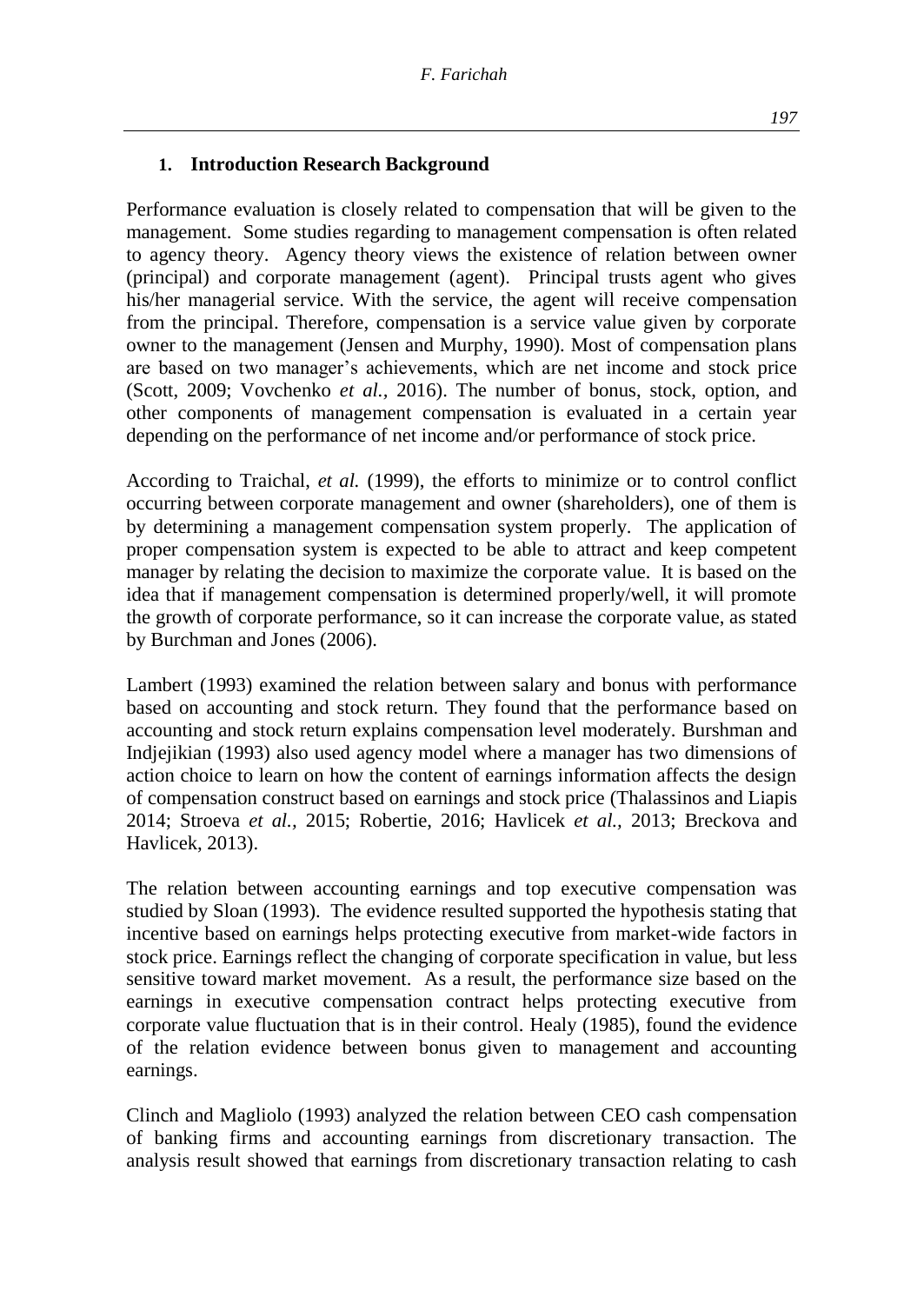flow that is reflected on the function of CEO compensation and does not have an indication that earnings from discretionary transaction that is not related to cash flow affect compensation.

Discretionary transaction is often done by applying earnings management. In certain event, corporate management often determines earnings management policy. The application of earnings management policy is often associated with agency theory. Agency theory views that company as a nexus of contracts (Scott, 2009), both in written or not. A contract between management and shareholders is usually based on the performance achieved by company. If the company has poor performance, the manager can be considered as the party who breaks the contract, that will be receive the consequence from the condition. Therefore, manager might be motivated to conduct earnings management in the process of financial report setting by choosing the proper accounting technique and procedure in order to produce accounting numbers that are often used as the instrument to evaluate management performance.

Other factor that might be able to affect management to conduct earnings management is auditor reputation. Teoh and Wong (1993) stated that audit quality positive relates to earnings quality that is proven that the user of non-big six auditor service tends to report higher earnings by conducting earnings management. It means that audit quality negatively relates to earnings management (Zhou and Elder, 2001).

An auditor is expected to be able to limit the practice of earnings management as well as to help keeping and increasing public trust toward information reported in financial report. This thought is based on the perception that an auditor has knowledge and ability to analyze whether or not earnings management is conducted in the process of financial reporting, as stated by Zaluki (2011) that earnings management will be recognized by a highly qualified auditor.

Based on the report made by auditor, financial report users such as shareholders or investors and prospective investors, determine the decision related to the involved company. Therefore, auditor reputation is an important variable affecting the occurrence of earnings management practice.

Financial report is the means to communicate financial information to the parties outside the company. The financial information is expected to give useful information to investors and creditors in making decision related to investment that is conducted. In financial report making, the accrual basis is chosen because it is more rational and fairer in illustrating the real financial condition of company, however, on the other side; the use of accrual basis can give freedom to the management in choosing accounting method leading to opportunistic action that harms the user of financial report (Macijauskas and Maditinos, 2014).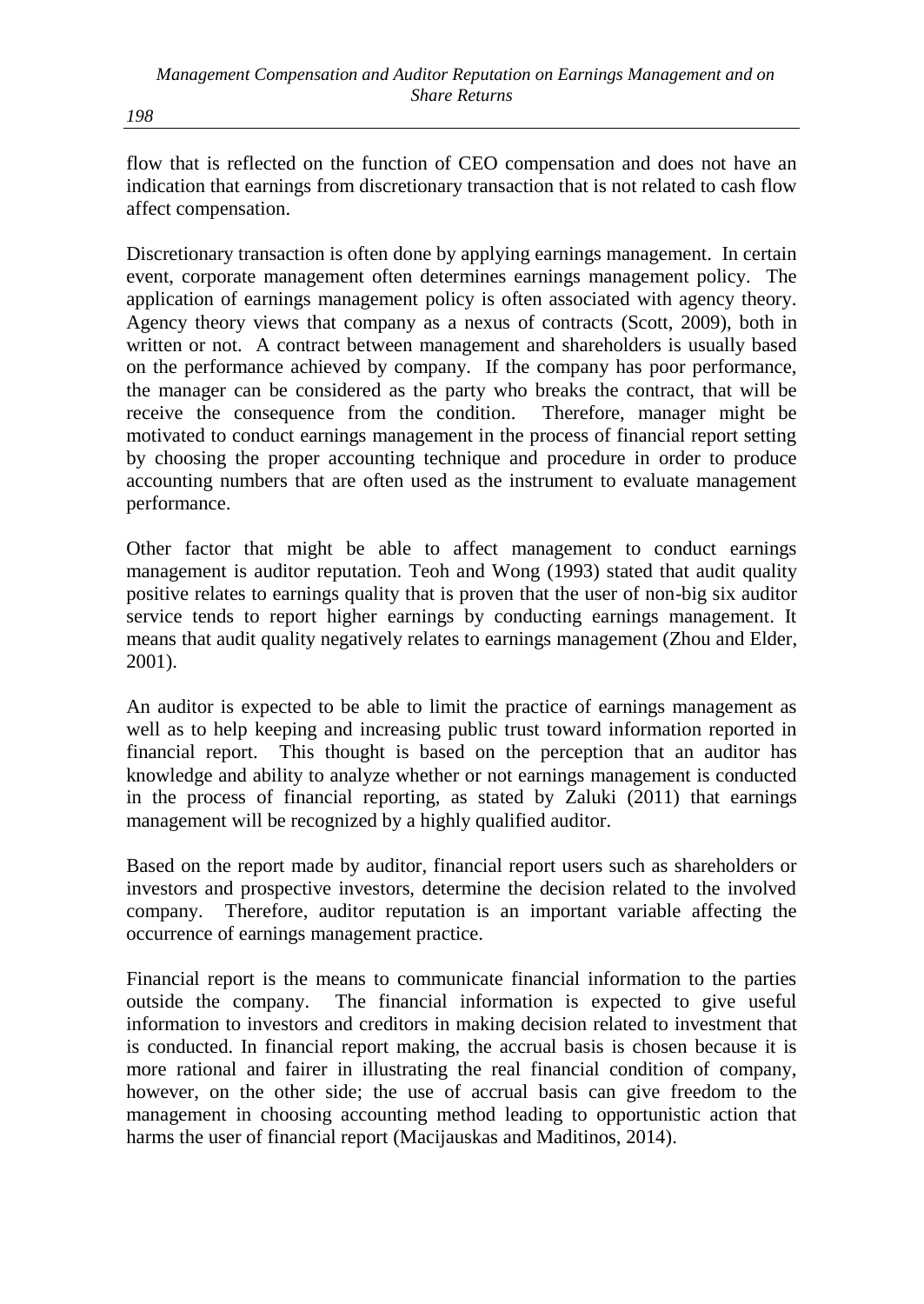#### *F. Farichah*

Earnings management can be done because of the existence of management intervention in the process of external financial report making in order to achieve certain earnings level the aim to benefit themselves (or company). The opportunity to change the earnings appears because accounting method gives the opportunity for management to record a certain fact with different ways and the opportunity for management to involve the subjectivity in making the estimation (Worthy, 1984). For instance, the assets with similar condition can be depreciated with different method and with the different estimation of economic age. Manager is also able to change earnings by shifting the period of cost and earnings disclosure (Fischer and Rozenzweig, 1995; Pontoh, 2017).

One element of financial report is income statement. Income statement describes the ability of company in obtaining income and showing costs spent for the income. The company that produces earnings is more preferable by investors rather than the company that has loss. Earnings also show the size to what extent the success of corporate management in managing corporate resources efficiently and effectively. Therefore, many tendencies of financial report users to pay attention more on the existing earnings in income statement. If the evaluation of manager's performance is based on only the earnings obtained, it will create dysfunctional behaviour. The improper behaviour is done by managers by manipulating earnings in order to be evaluated that the managers have increasing individual performance.

Corporate management has expectation that reported accounting numbers in financial report are able to affect the evaluation of shareholders, investors, and prospective investors so that they will affect corporate market value reflected on stock market value (Vogt and Vu, 2000). However, accounting numbers that are reported aggressively, for example very high reported earnings numbers, will ruin the corporate value because are not accordance with their economic value. It is caused by the disruption of evaluation process done by investors and prospective investors, as the result of the financial information that is reported is not qualified resulted by earnings management activity that is done opportunistically.

However, there is the possibility of management action in conducting earnings management that can create economic value in the form of expectation return. It is because the goal of earnings management done, one of them is to affect stock price in stock market. Thus, there is the possibility that earnings management affect stock return of the company. Corporate management has expectation that reported accounting numbers in financial report are able to affect the evaluation of shareholders, investors, and prospective investors, so they will affect the corporate market value reflected on stock market value (Vogt and Vu, 2000).

Based on the explanation above, a study regarding to factors that affect the application of earnings management needs to be done. Therefore, this study is aimed to disclose the evidence whether management compensation and auditor reputation are the dominant factors that affect the emergence of management's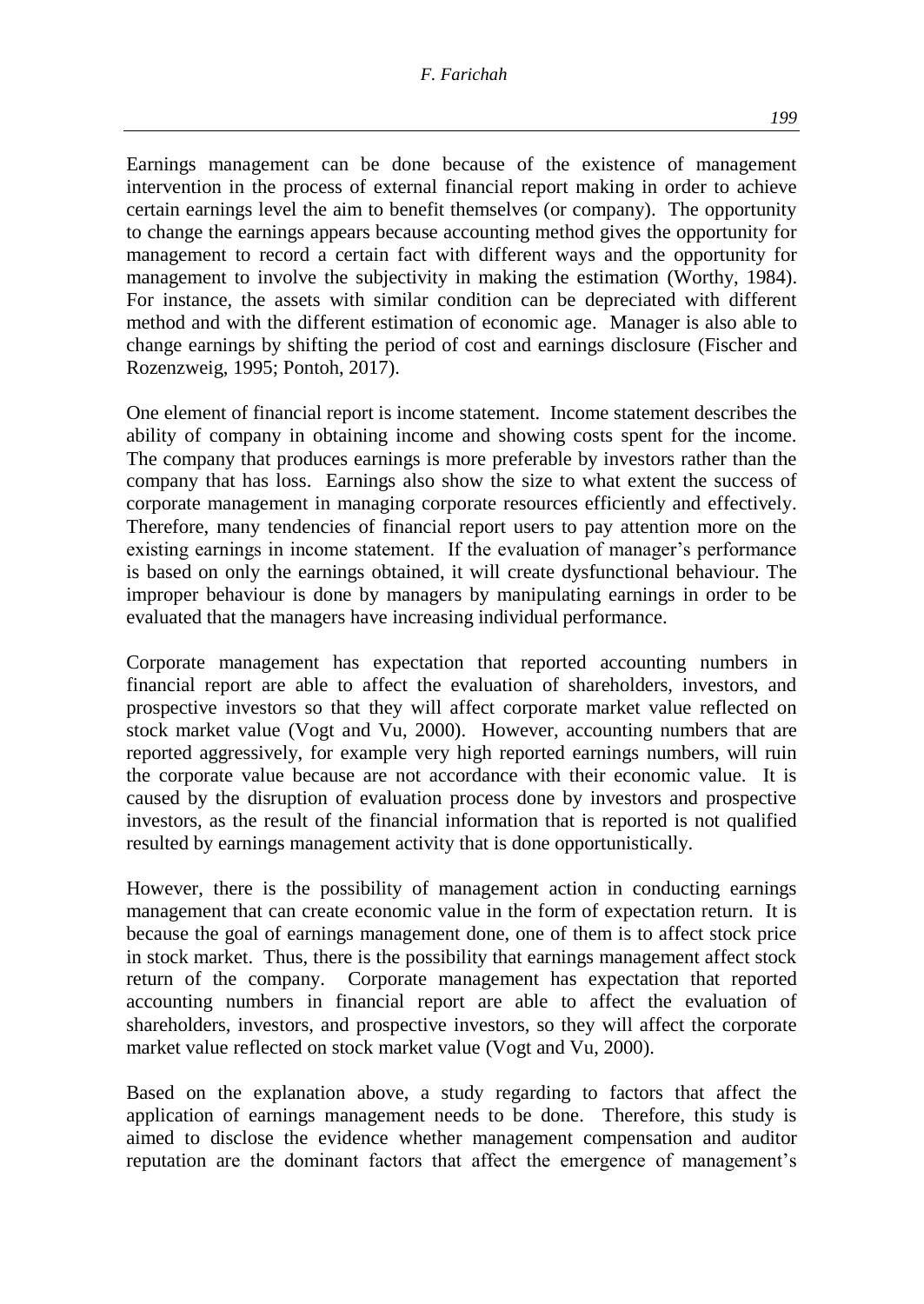motivation in conducting earnings management, and whether earnings management done affects stock return that is needed to be done.

## **2. Problem Formulation**

This study promotes the issue in the field of accounting that leads the occurrence of welfare transfer from the principal to the agent, which is the relation of the effect between management compensation and auditor reputation with earnings management policy as well as the effect of earnings management on corporate value measured by stock return. Specifically, the problems of this study can be formulated as the following:

- 1. Does management compensation negatively affect earnings management?
- 2. Does auditor reputation negatively affect earnings management?
- 3. Does earnings management negatively affect stock return of company?

### **2.1 Research Objective**

This study has objectives that can be explained as the following:

- 1. To obtain empirical evidence whether management compensation relates and affects negatively toward earnings management.
- 2. To obtain empirical evidence whether auditor reputation relates and affects negatively toward earnings management.
- 3. To obtain empirical evidence whether earnings management negatively affects stock return of company.

### **3. Literature Review and Hypothesis Development Relation of Earnings Management and Agency Theory**

The process of financial report making is aimed to be responsible of a responsibility to the party who gives the responsibility, in this matter is the management known as agent and the party who gives the responsibility is shareholders or owner of the company known as the principal. The relation of these parties is often discussed in agency theory. Agency theory is a theory modeling the contract process between two or more people and each party involved in the contract try to obtain the best for themselves (Scott, 2009).

Agency theory will solve the problem appearing in agency relation (Eisenhardt, 1989). The first problem is a) when the wish or the goal of the owner and the agent are contrast/different, and b) the existence of difficulty and expensive cost for the owner to conduct verification of what really has been done by the agent. The second problem is risk sharing that appears when the owner and the agent have different behaviour in viewing the risk.

### **3.1 Relation of Earnings Management and Signaling Theory**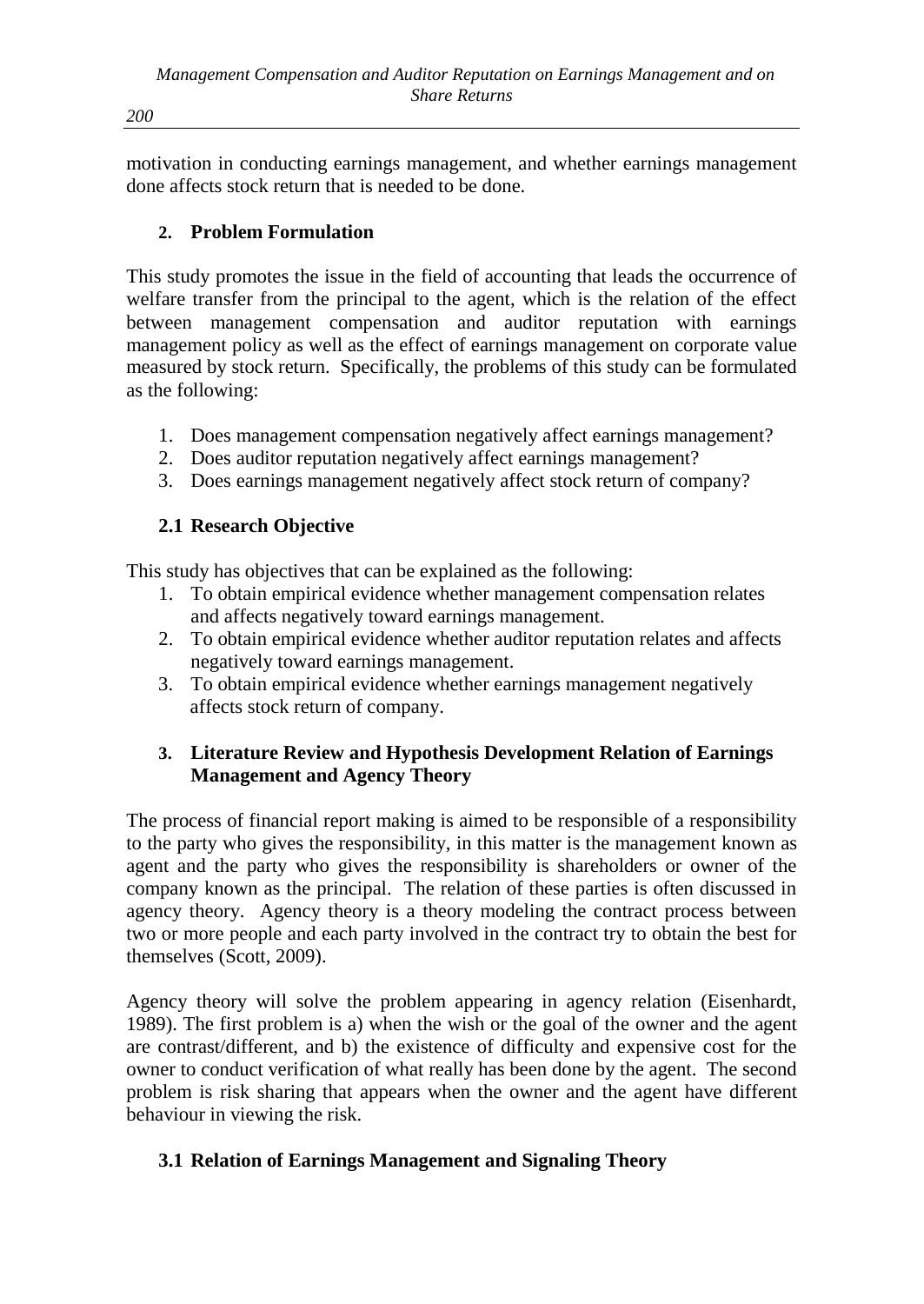*201*

Signaling theory assumes that there is information asymmetry between manager and shareholders and investors or prospective investors. Manager is viewed having information about the company (inside information) that is not owned by investor and prospective investors. Signaling theory explains the reason of the importance that company provides information to public (Wolk *et al*., 2006). The information can be a financial report, information of corporate policy or other information that can be disclosed voluntarily by corporate management.

Financial report is an instrument used by management to attract decision makers. Financial report analysis identifies aspects of relevant financial report in investment decision. The decision quality of investors and prospective investors is affected by the quality of information disclosed by company in financial report. The publication of corporate financial report is supporting information that can give relevant information for decision making. Some studies indicated that financial report analysis and financial variable are useful in making decision (Kaplan and Urwitz, 1979).

### **3.2 Relation between Management Compensation and Earnings Management**

Compensation is the form of good service reward both financially and nonfinancially that is received by executive because of the service given to the company (Schuler and Huber, 1993). Financial compensations are for example salary, wage, bonus, commission, stock option, insurance, social support, subsidy, holidays and time offs. Meanwhile, non-financial compensations are example interesting task, task challenge, task responsibility, opportunity, recognition, goal achievement, as well as interesting working environment.

Compensation system is applied and designed to motivate organisation members to improve their performance. Dissatisfaction toward compensation given has the effect of dysfunctional action from organisation members including executives. Compensation system must be designed efficiently and effectively as well as affect organisation member to achieve the goal that has been determined previously.

One basic of compensation system designing is accounting information. Accounting information role as an instrument to evaluate an individual performance is firstly developed by Argyris (1952), who studied the consequence of accounting information use as an instrument to evaluate the performance of subordinates. The question proposed is whether accounting information gives positive effect on the improvement of subordinate and company's performance entirely or vice versa, gives negative effect. The result of study concludes that the way to use accounting information to evaluate manager's performance can cause employee/manager having tension, vengeance, suspicious to coworkers, anxiety, and lack of confidence. As the result, the use of accounting information as evaluation causes subordinates to behave negatively, such as the tendency to manipulate accounting data.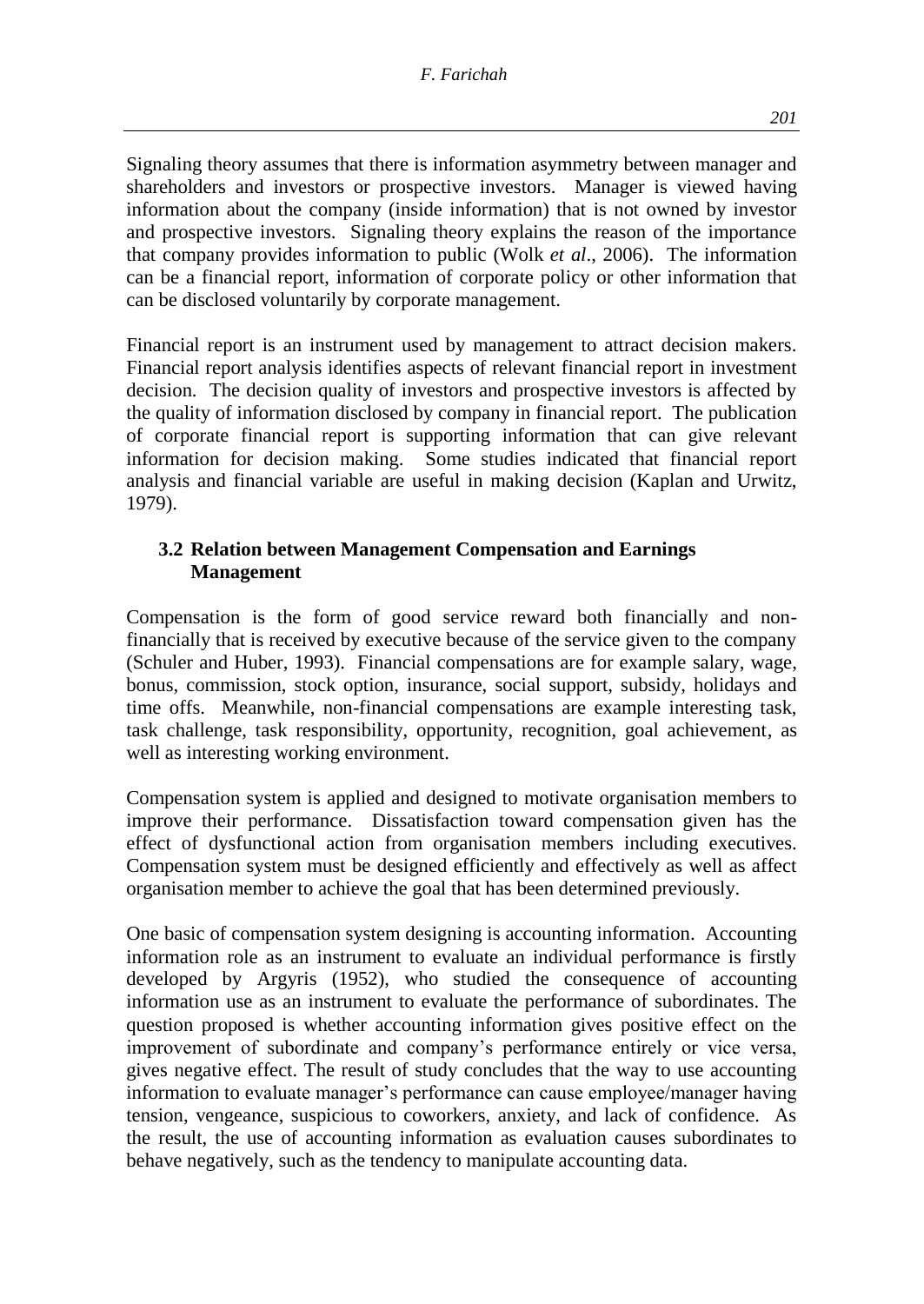The study of Argyris (1952), then is developed by Hopwood (1972) by giving three ways to evaluate individual's achievement, which are: 1) budget constraint style (BCS), 2) profit conscious style (PCS), and 3) non accounting style (NAS). The study result of Hopwood (1972) shows the use of accounting information rigidly in BCS will cause the increase of subordinate's tension level (job-related tension) and the relation is less harmonious between superior and subordinate or the relation among subordinates. Moreover, manager's behavior to manipulate numbers in budgeting far bigger below BCS compared to others.

The study results are the indication of the existence of relation between compensation system and management behaviour. Accounting information can be seen in financial report. One element of financial report is income statements. Income statements describe the ability of the company in obtaining income and showing costs spent to obtain the income. The company producing earnings is more preferable by investors compared to the company producing loss.

Earnings also show to what extent the success of corporate management in managing corporate resources efficiently and effectively. Therefore, many tendencies of financial report users to pay attention more on the earnings in income statements. If the evaluation of manager's performance is only base on the earnings received, it will create improper action (dysfunctional behaviour). The dysfunctional behaviour is used by managers to manipulate earnings in order to increase individual performance.

The behaviour of executive in manipulating financial report is often known as earnings management. Earnings management is management involvement in the process of external financial report making in order to achieve certain earnings level with the aim to benefit themselves (or company). The opportunity to report higher earnings than should be appears because accounting method allows management to record a certain fact with different ways and opportunities for management to involve subjectivity in estimation making (Worthy, 1984).

If company applies the compensation policy that is felt fair by management that is determined by using various performance evaluation methods that are not only based on the achievement of annual earnings, corporate management will tend to report earnings in accordance with the actual performance achievement. Therefore, management compensation will relate and affect negatively toward earnings management.

# **3.3 Relation between Auditor Reputation and Earnings Management**

The need for reputable auditor service is meant as a bridge between company and investors or prospective investors because of the existence of information asymmetry. In the reporting process, reputable auditor is needed to guarantee financial data as the basic for decision making in stock market. Beatty (1989) stated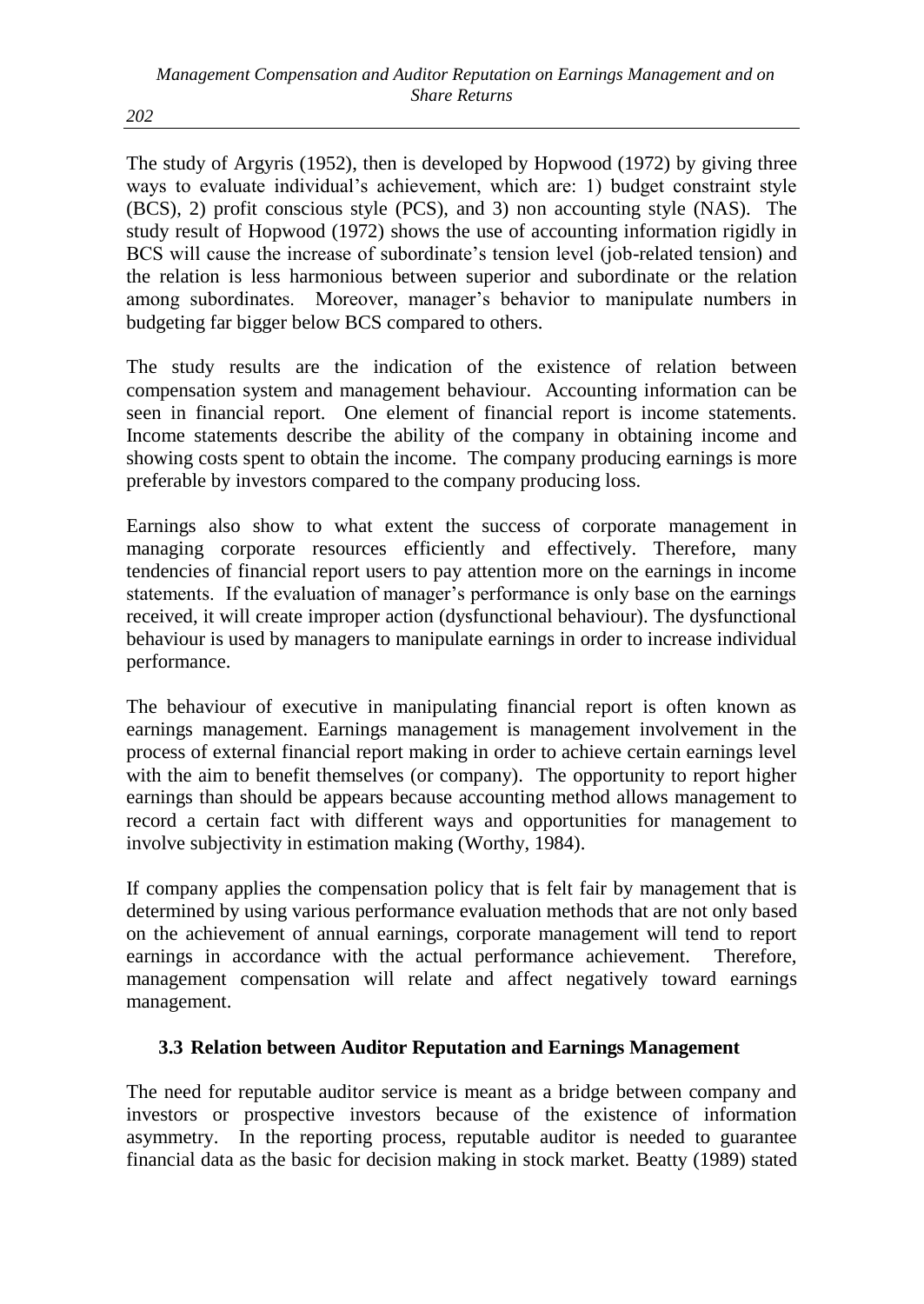that auditor quality is a reduction toward uncertainty that related negatively with stock return.

Reputable auditor will prevent management reacting dysfunctional that will harm financial report users. In reporting process, there is a possibility of management conducting earnings management opportunistically so that it harms the company that might affect the corporate value reflected on the price in stock market. The use of high reputable auditor service is needed to give information certainty that can be believed by investors and prospective investors. Therefore, the use of high reputable auditor service is expected to be a positive signal for investors and prospective investors who give the belief that the information presented in the financial report is reliable information. The higher the reputation of the auditor, the smaller the possibility of management in presenting misleading information. Therefore, the higher the reputation of the auditor, the lower the possibility of management in conducting earnings management.

### **3.4 Relation of Earnings Management and Stock Return**

As explained previously that one way to evaluate the achievement of organisation members is based on profit conscious style (Hopwood, 1972). It means that the evaluation of manager's performance can be done by viewing the accounting information presented in financial report to determine how much compensation given the members of the organisation. Whether the compensation is perceived positive (pleasant) or negative (unpleasant), which its indication can be seen from the behaviour of executive after receiving the compensation, for example, by looking at the corporate performance, such as earnings and stock return in the next years.

In addition, it can be concluded that the company producing earnings is more preferable by investors compared to the company having loss. Earnings also show the size of what extent corporate management in managing corporate resources efficiently and effectively. Therefore, many tendencies of financial report users pay more attention to the earnings in income statements.

Based on the reason above, investors will be more interested in conducting investment in corporate stock promising the earnings. Therefore, corporate management will naturally always try to maintain desirable earnings of investors and prospective investors. This effort can be achieved by conducting earnings management.

Nevertheless, investors and prospective investors will also try to obtain other information to conduct investment evaluation toward corporate stock. It means that investors and prospective investors have the ability to evaluate corporate real performance. The attention of investors to a company is done by buying or not the corporate stock that is traded in stock market.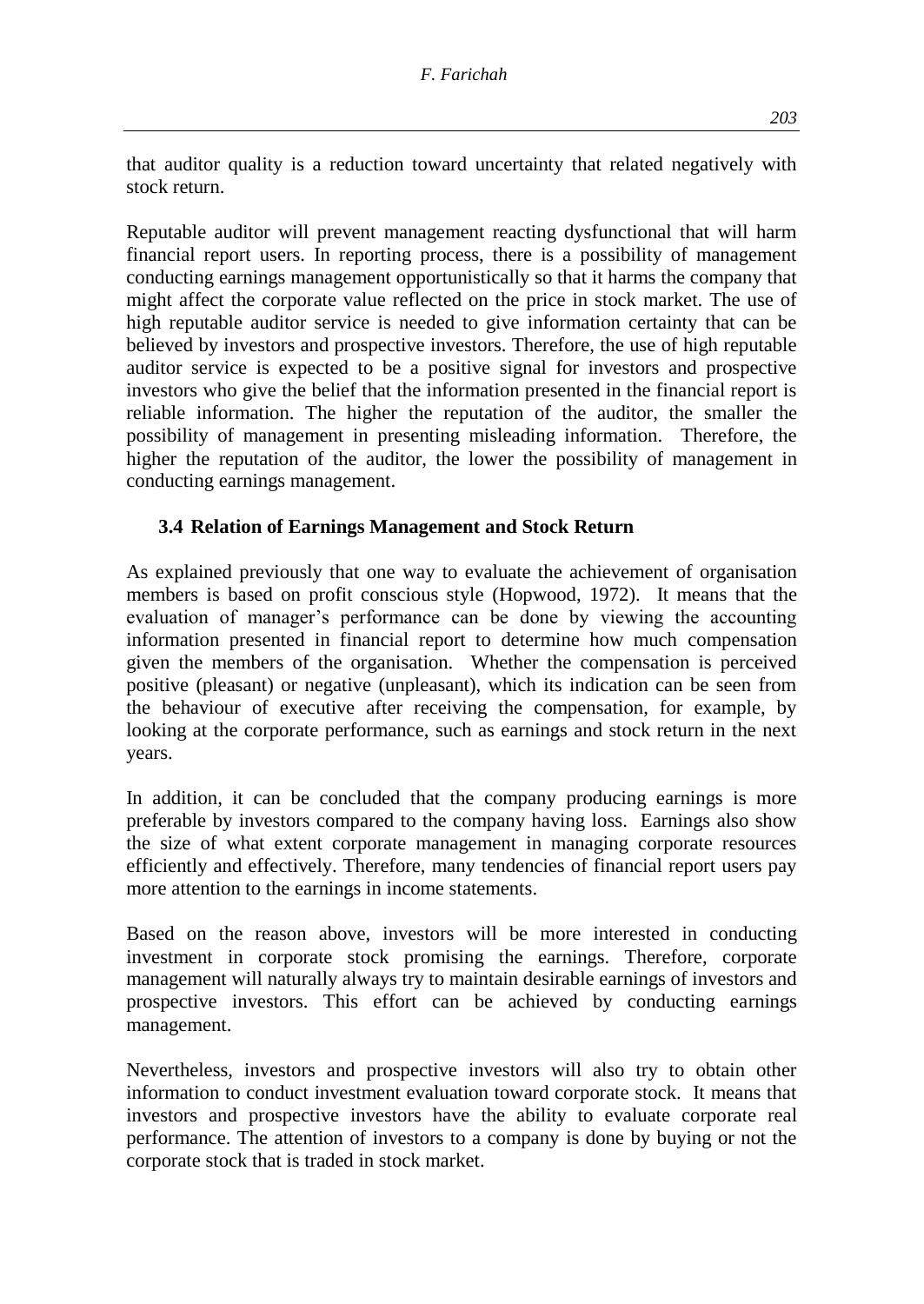If investors and prospective investors feel that the information presented by management contains misleading information, and if market mechanism runs as it should be, the investors' action is whether or not they buy, sell or keep maintaining the stock, it will affect stock market price. The higher corporate management conducts earnings management, investors and prospective investors will evaluate that reported earnings information is misleading information, investors and prospective investors will then decide to not involving in the corporate stock trading.

Based on the explanations above, hypotheses of this study can be formulated as the following:

- *Hypothesis 1:* Management compensation relates and negatively affects earnings management.
- *Hypothesis 2:* Auditor reputation relates and negatively affects earnings management.

*Hypothesis 3:* Earnings management relates and negatively affects corporate stock return.

### **4. Research Method Research Sample**

Sample used in this study is the companies listed in IDX from 2011 to 2015 based on the consideration that in those periods financial fluctuation that can affect the movement of stock price extremely did not occur, that eventually will create bias in the study result. Data structure used in this study is cross section data.

### **4.1 Research Variables and Variable Measurement**

The type of this study is empirical study with some hypotheses developed based on the research questions that are formulated previously. The research hypotheses consist of relation hypotheses (associative) between causal variables, which are H-1, H-2, and H-3.

Variables used in this study consist of independent variable and dependent variable. The testing with equation I model is variable of management compensation (COMP) and auditor reputation (AUDI) as independent variables with earnings management (DA) as dependent variable. The testing with equation II model is earnings management (DA) as independent variable and stock return (SR) as dependent variable. Management compensation is measured by the number of expense spent by the company for employee expending post for one period reported in financial report. Auditor reputation (AUDI) is a dummy variable. The determination of reputable auditor and disreputable auditor is done by grouping Public Accountant Firm (PAF) from the auditor, whether or not it is affiliated with big-four PAF. This study uses discretionary accrual (DA) as the measurement of earnings management detected by using modification Jones model (Dechow *et al.,* 1995). According to Thomas and Zhang (2000), modification Jones model is the best model to detect earnings management if it is compared to other models. Corporate stock return can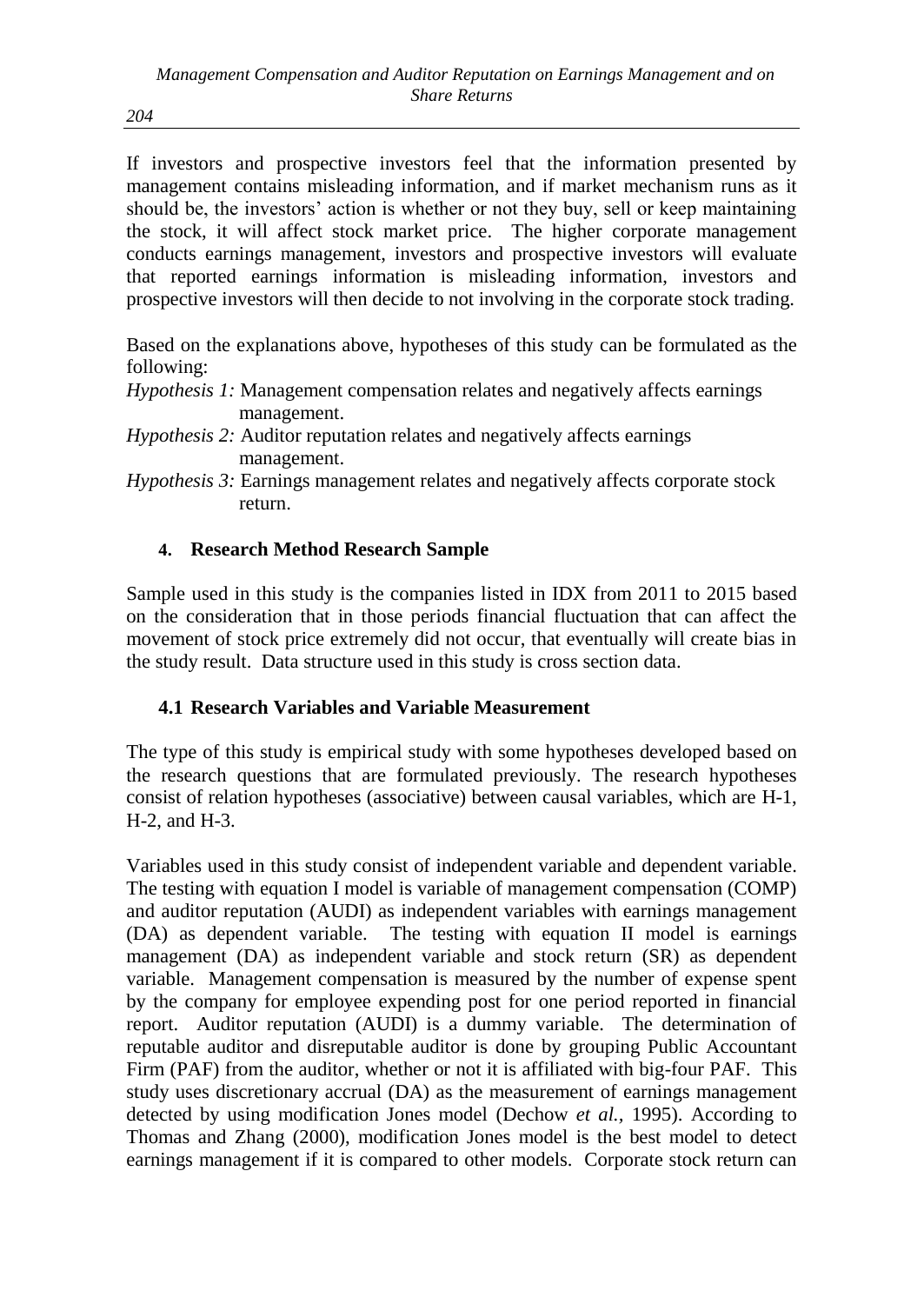be calculated by the ratio between the difference of present period stock price and previous period stock price.

### **4.2 Analysis Model**

Analysis model used in this study is regression with equations as the following:  $DA = a + b_{11} COMP + b_{12} AUDI + b_{13} SIZE + b_{14} GRO + b_{15} LEV + e_{1i}$  $RS = a_2 + b_{21} DA + b_{22} SIZE + b_{23} GRO + b_{24} LEV + e_{21}$ 

### **4.3 Hypothesis Testing**

Hypotheses testing of the first, the second, and the third (H-1, H-2, and H-3) use regression analysis (Ordinary Least Square – OLS) to disclose the effect relation of independent variable toward dependent variable. Before all testing are done, classic assumption testing is firstly done, and it is necessary to use OLS in the hypotheses testing. The testing on this hypothesis is also equipped with the calculation of F value (F calculate) with t value (t-calculate) that will be compared with their critical value. F test is done to examine whether or not the model developed in this study has been already appropriate (Gujarati and Porter, 2009).

### **5. Research Result and Discussion**

From the significance testing result of independent variable effect on dependent variable by using one sample t test for equation I model, it can be concluded that independent variables COMP and AUDI affect significantly (t-calculate is greater than t-table). Independent variables of SIZE, GRO, and LEV do not significantly affect dependent variable of DA (t-calculate is smaller than t-table). In the result of testing on equation II model, it can be concluded that independent variable DA significantly affects dependent variable RS (t-calculate is greater than t-table).

The testing result toward hypothesis 1 (H-1) that is formulated by the statement that there are relation and negative effect between management compensation and earnings management, it obtained the result that supports the premise used in this study. If compensation is accurately formulated by considering fairness that is able to satisfy management, management compensation will reduce or eliminate management motivation to conduct earnings management with opportunistic goal (Scott, 2009).

The testing result on hypothesis 2 (H-2) that is formulated by the statement that there are relation and negative effect between auditor reputation and earnings management, it obtained the result disclosing that auditor reputation negatively and significantly affects earnings management, that supports the premise used in this study. The premise is that auditor reputation will be able to reduce corporate management motivation to conduct earnings management with opportunistic goal. An auditor who has high reputation will conduct the task given carefully and full of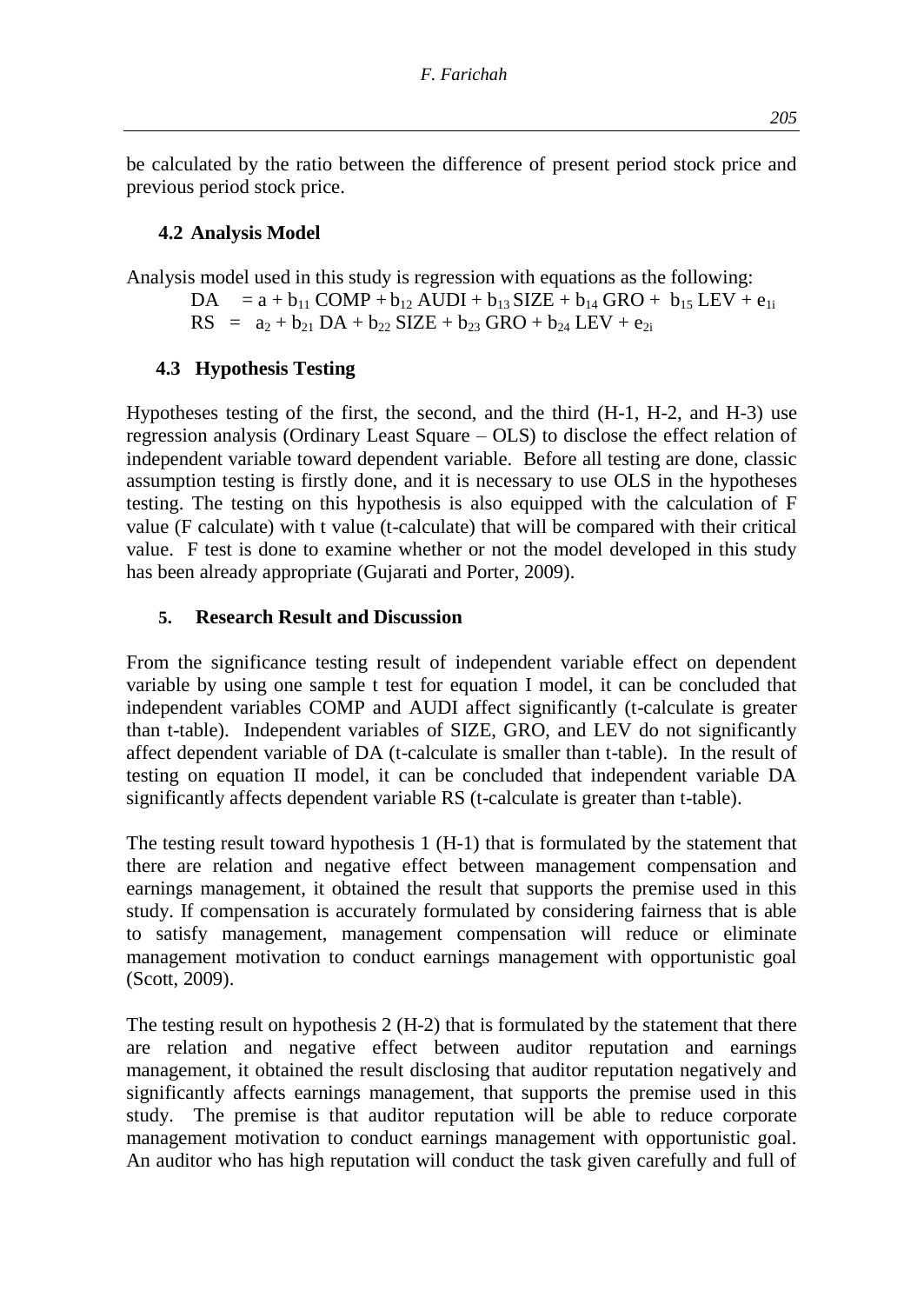responsibility reflecting his/her integrity. Auditor who has high reputation will conduct examination on corporate financial carefully in accordance with his/her independency. It is also stated by Zaluki *et al.* (2011) that earnings management will be recognised by auditor.

The testing result on hypothesis 3 (H-3) that is formulated by the statement that there are relation and negative affect between earnings management and stock return, it obtained the result stating that earnings management negatively and significantly affect stock return. It is consistent with the premise used in this study. Manager will always try to report information needed by investors and prospective investors, such as the earnings that can be used in conducting estimation to conduct investment in the company. Manager can use discretionary accrual to reflect the performance of the company through earnings report (Gul *et al*., 2003).

### **6. Conclusions and Suggestions**

The important issue of this study is the presumption regarding to management compensation and auditor reputation that are factors affecting earnings management and how the effect of earnings management on stock return. The finding disclosing that auditor reputation negatively and significantly affects earnings management supports the premise used in this study. The premise is that auditor reputation will be able to reduce motivation of corporate management to conduct earnings management with opportunistic goal. An auditor who has high reputation will conduct the task given carefully and full of responsibility that reflects his/her integrity. Auditor who has high reputation will conduct examination on corporate financial carefully in accordance with his/her independency. It is also stated by Zaluki *et al.* (2011) that earnings management activity will be recognised by auditor. This study result is consistent with research logical formulated in hypothesis 1 and hypothesis 2 (H-1 and H-2). The reason of corporate management to choose conducting earnings management and using high reputable auditor is to give positive signal to investors and prospective investors by reporting higher earnings so that they evaluate and believe that the company has high qualified performance.

This study also disclosed the result that supports the premise used, that earnings management done by management is aimed to affect market reaction that is reflected in stock price. The study result disclosing that earnings management negatively and significantly affects stock return is consistent with the premise used in this study. Manager will always try to report information needed by investors and prospective investors, such as earnings that can be used in conducting estimation to conduct investment in the company. Manager can use discretionary accrual to reflect the performance of the company through earnings report (Gul *et al*., 2003). This study is expected to be able to give suggestion to regulator parties to control companies in conducting financial reporting so that it does not create adverse motivation for investors. It will allow financial report reported by IPO companies to be able to create belief for investors or prospective investors. Regulator parties are also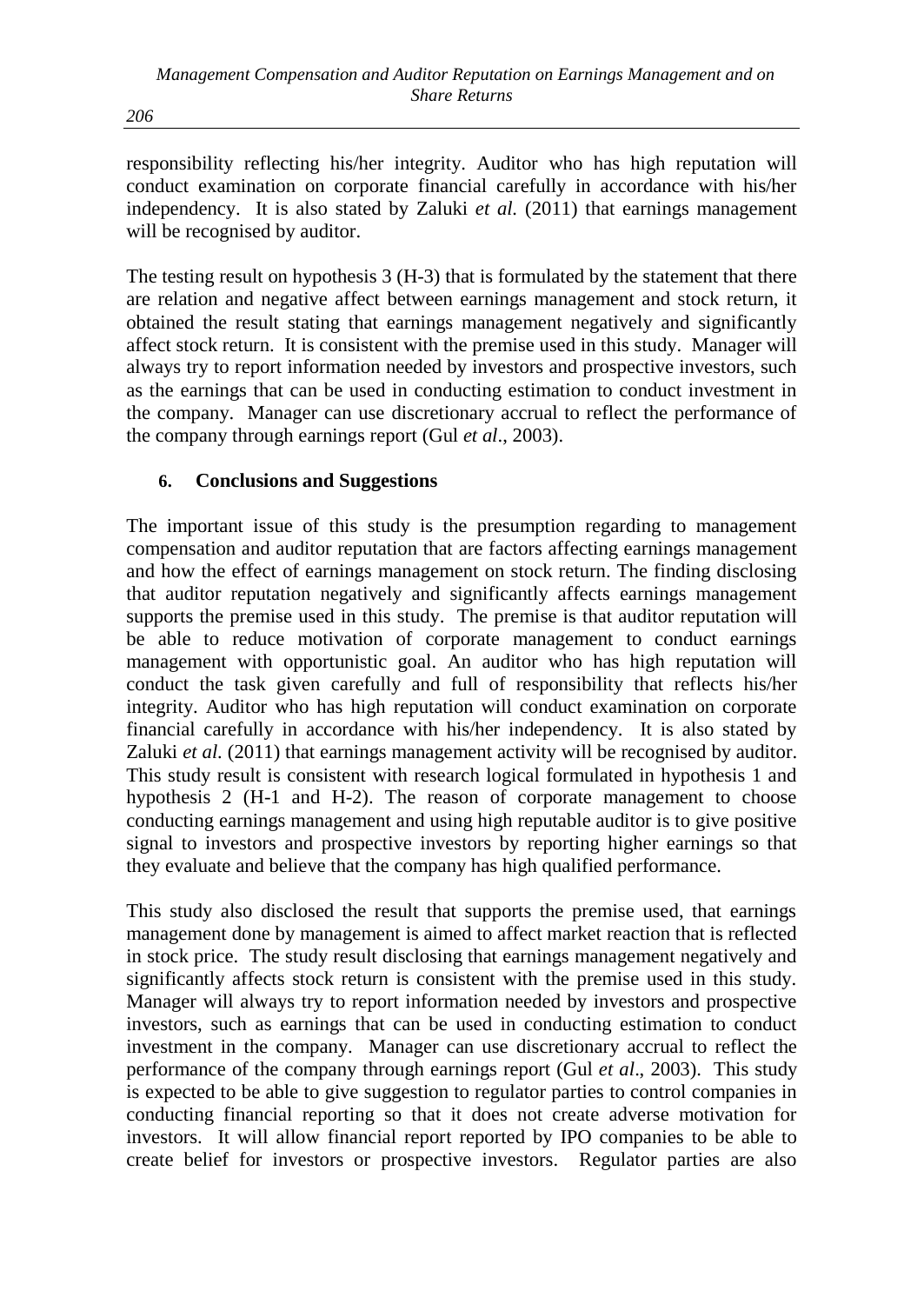### **References**

market.

- Argyris, A. 1952. The Impact of Budgetting on People. Controllership Foundation.
- Beatty, R.P. 1989. Auditor Reputation and the Pricing of Initial Public Offerings. The Accounting Review. Vol. 64: 693 – 709.
- Beaver, W.H. 1986. The Information Content of Annual Earning Announcement, Empirical Research In Accounting. Journal of Accounting Research, Vol. 6: 67-92.
- Břečková, P. and Havlíček, K. 2013. Leaders Management and Personnel Controlling in SMEs. European Research Studies Journal, 16 (4), Special Issue on SMEs.
- Burchman, Seymour & Blair Jones. 2006. Executive Compensastion as a Support For a Growth Strategy. World at Work Journal, 3 (2), pp: 88-93
- Bushman, R.M and Raffi, I. 1993. Accounting Income, Stock Price, and Manajerial Compensatio. Journal of Accounting and Economics. Vo. 16: 3-23.
- Clinch, G. and Maglilo, J. 1993. CEO Compensation and Components of Earnings in Bank Holding Companies. Journal of Accounting and Economics. Vol. 16: 241-272
- DeAngelo, L.E. 1986. Accounting numbers as market valuation substitutes:A study of management buyouts of public stockholders, Accounting Review (Juli 1986): 100- 20.
- Dechow, P., Richard, G.S. and Sweeney, P.A. 1995. Detecting Earnings Management, Accounting Review, 193-225.
- Eisenhardt, K.M. 1989. Agency Theory: An Assessment and Review. Academy of Management Reveiw, Vol. 14: 57--74.
- Fischer, M. and Rosenzweig, K. 1995. Attitudes of students and Accounting Practitioners Concerning the Ethical Acceptibility of Earnings Management. Journal of Business Ethics 14, 433-444.
- Gujarati, D.N. and Porter, C.D. 2009. Basic Econometrics. International Edition. Singapore: McGraw-Hill.
- Gul, F.A., Leung, S., and Srinidhi, B. 2003. Informative and Opportunistic Earning Management and The Value Relevance of Earnings: Some Evidence on the Role of IOS, Department of Accountancy, City University of Hongkong.
- Healy, M.P. 1985. The Effect of Bonus Schemes on Accounting Decisions. Journal of Accounting and Economis. Vol 7: 7-34.
- Hills, F. 1987. Compensation Decision Making. Florida: The Dryden Press.
- Hopwood, A. 1972. An Empirical Study of the Role of Accounting Data in Performance Evaluation. Supplement to Journal of Accounting Research. Pp. 156-182.
- Institute for Economic and Financial Research. Indonesian Capital Market Directory. 2011 2015.
- Jensen, C.M., dan Kevin J. M. 1990. Performance Pay adn Top-Management Incentives. Journal of Political Economy. Vol. 98: 225-264.
- Hartono, J.M. 1998. Teori Portofolio dan Analisis Investasi. Yogyakarta: BPFE: Yogyakarta.
- Havlícek, K., Thalassinos I.E. and Berezkinova, L. 2013. Innovation Management and Controlling in SMEs. European Research Studies Journal, 16(4), 57-70, Special Issue on SMEs.
- Jones, J. 1991. Earnings Management during import relief investigations. Journal of Accounting Research, 193-228.